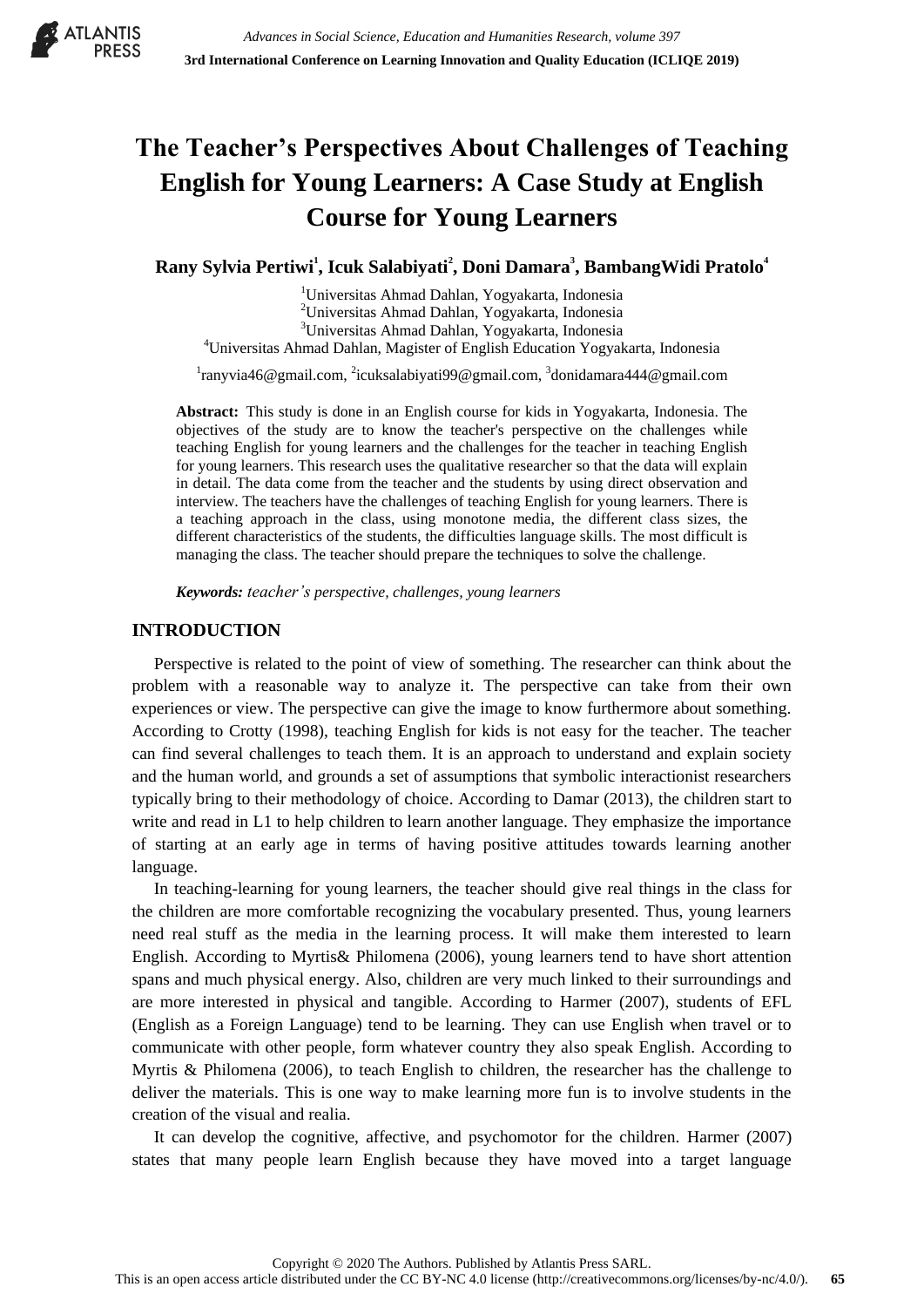

community, and they need to be able to operate successfully within that community. Gautam (2014) states that to teach English to young children effectively, the teacher should have knowledge and skills of how the language should present at a very young age. According to Harmer (2007), children usually respond well to activities that focus on their lives and experiences. However, a child's attention span - their willingness to stay rooted in one activity is often relatively short. Teaching English for younger children is not easy for teachers. Many problems can find during class. If young children move to a new country and go to school there, they seem to 'pick up' the original language with incredible ease.

The activities can use from the visual object, realia, toys or dolls, and can deliver by using the full color and song. They will be interested when they hear the song or movie given. They are easy to pay attention to when they are interested in the object, and the teacher can follow up or make the activity by retelling the story or guessing vocabulary. Shin (2006) states that one way to capture their attention and keep them engaged in activities is to supplement to the children. According to Elttayef& Hussein (2017), there is rarely an examination when they use the speaking skill examed, but in the learning process is needed. The study will focus on reading skills, writing skills, grammar, and vocabulary. Speaking ability can take overall skills like reading and writing skills so that the teacher will focus on reading and writing skills than speaking skills.

The children who want to enter the course, they should do the placement test. It can be used to measure the young learners' ability in English so that they can enter the appropriate level in a course. According to Lightbown & Spada (1999) states that successful language learners may not be active in all of the components of aptitude. Some individuals may have strong memories but only average abilities in the other parts of the skill. Ideally, one could determine learners; profiles of strengths and weaknesses and use this information to place students in appropriate teaching programs. Ansari (2012) states that in the process of teaching speaking, a teacher is a role because the teacher is the first model for the students. It is from him that students directly listen to spoken English. Automatically, the students will dictate or follow the rules given by the teacher. The students will imitate or produce the language that comes from the teachers. So, a teacher should try to be a real model for students. Thus, the teacher must give the right pronunciation when they teach the children because they will repeat the words that they hear from the teacher.

Speaking skills are comfortable than reading and writing skills because they young learners can say or produce sentences or words. Elttayef  $\&$  Hussein (2017) states that the most crucial in the learning process that it can apply for the students are confident. The children feel satisfied because they are afraid to make mistakes. SO, the teacher should encourage them to be convinced. The teacher should make an activity that can practice in class. According to Ansari (2012), teaching English Writing to EFL students is not easy. It is a challenging job. While teaching an EFL, a teacher faces many problems. Most of them are unaware of cursive writing. To solve the issues, we have to take practical approaches while teaching an EFL class. Thus, writing and reading skills are the most difficult skills for the young learner, especially in English.

Teaching English as a foreign language is more complicated than teaching English as a second language because English rarely uses in Indonesia. Certain people use English as a communication language. Spearman & Eckhoof (2014) states that while young children are not capable of the multifaceted understandings expected of individuals in adolescence and adulthood, their opinions of sustainability are valuable. According to Shin (2006), young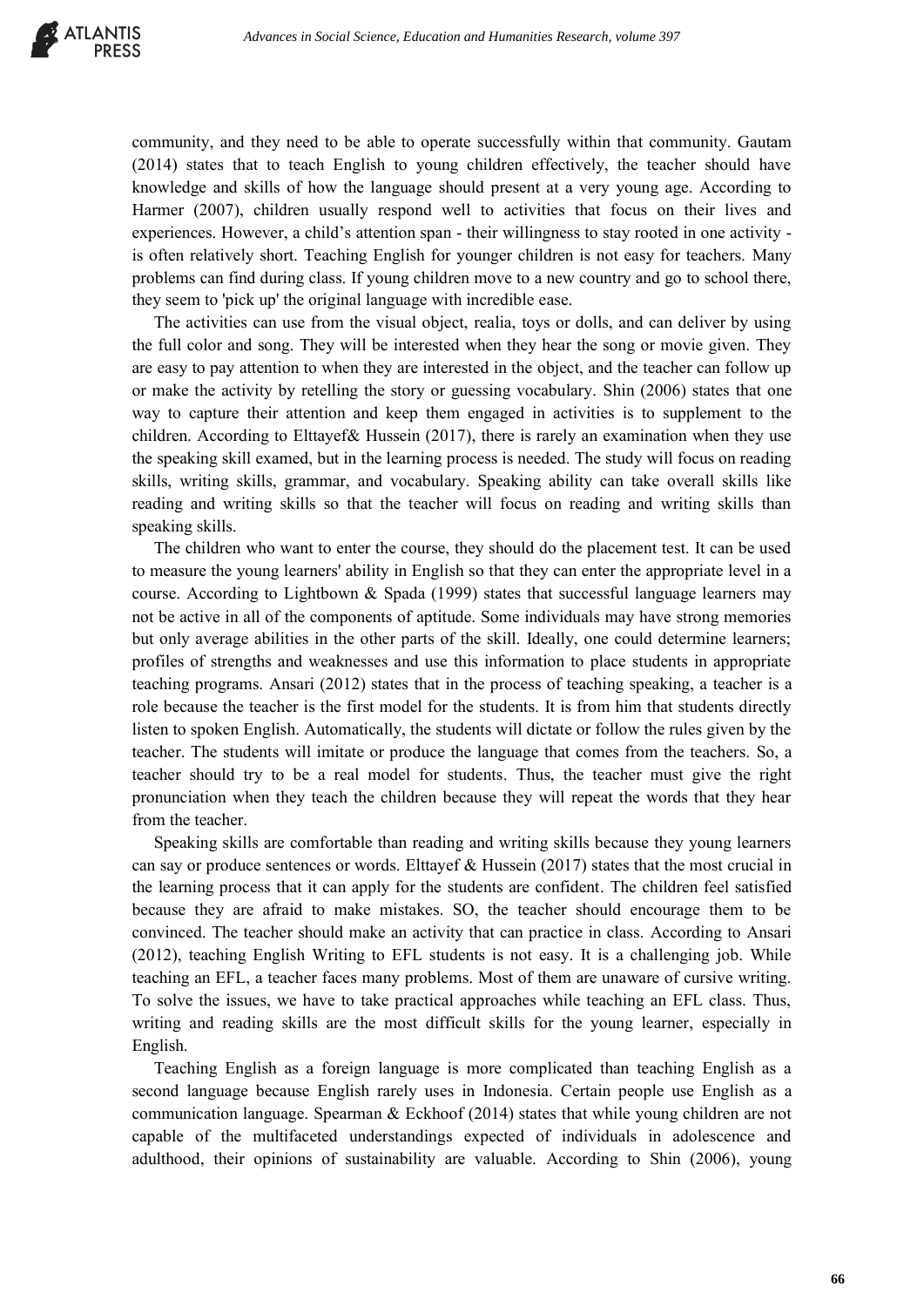

learners should have fun with English to make the theory and practice of teaching young learners in the EFL classroom successful. Nunan (2011) states that children are at pre-school or in the first couple of years of schooling. The children have limited reading and writing skills, even in their first language. They enjoy fantasy, imagination, and movement.

Educators or teachers should have a high skill or specific skills to make young learners enjoyable to learn English. According to Colarusso (2010), as with most teachers of language arts, English teachers face growing pressures to identify the needs of diverse learners, both in terms of ethnicity and language, but also in terms of economic and social circumstances. According to Gajdos (2016), it should be one of the essential high-level skills for teachers' needs. It can answer the challenges which face on every level and every aspect of the profession. Therefore, the research question is the point as the methodological point in-depth questions because there is a limitation of the research. To help the writer to find the data, the writer gives two research questions like the following:

- 1. What is the teacher's perspective on the challenges while teaching English for young learners?
- 2. What are the challenges of the teacher in teaching English for young learners?

Thus, teachers' perception of teaching English to young learners is needed because they will explain the language. Language is a subject to be taught, especially the English language, which is uncommon for the children. Some young learners can speak in English because it influences from his/her background. The habit of teaching English for young learners also can help the teacher to know the stages to show.

# **METHODOLOGY**

The researchers will use the observation and guided interview to collect the data to get the data. The method was related to how the researchers collect the data or how to analyze the data came. According to Vanderstoep  $\&$  Johnston (2009), this study uses qualitative research. The methodology will describe to be the point of research methods and collecting the data. Qualitative research produces narrative or textual descriptions of the phenomena under study. "It will focus on the research questions in this study. Qualitative researchers collect data themselves through examining documents, observing behavior, or interviewing participants (Creswell, 2014). According to Rossman & Rallis (2012), qualitative researchers learn to anticipate the time involved in gaining access. So, the process of negotiating entry can be as insightful about the people or setting as following observations and interviews themselves.

The researcher used triangulation to collect the data. To use triangulation data, the researcher needs some steps to do the research. The data collection could help the researcher to get the data from interviews and observation. If the researcher wanted to use triangulation, the researcher should use more than one method to collect the data. It was used to make the result active and valid. It can ignore bias data. So this research would use observation and interview as the data collection. Merriam &Tisdell (2016), observation is one of the kinds of research that will show the specific research question, and when it is subject to the checks and balances in producing accurate results. According to Bernard & Ryan(2010), field notes will take the things which you see and hear in natural settings, photographs of the content of people's houses, audio recordings of people telling stories, video recordings of people.

The researcher uses a semi-structured interview. According to Stake (2010), it takes a terrific discussion or survey question for most interviewees to get genuinely into the complexity of the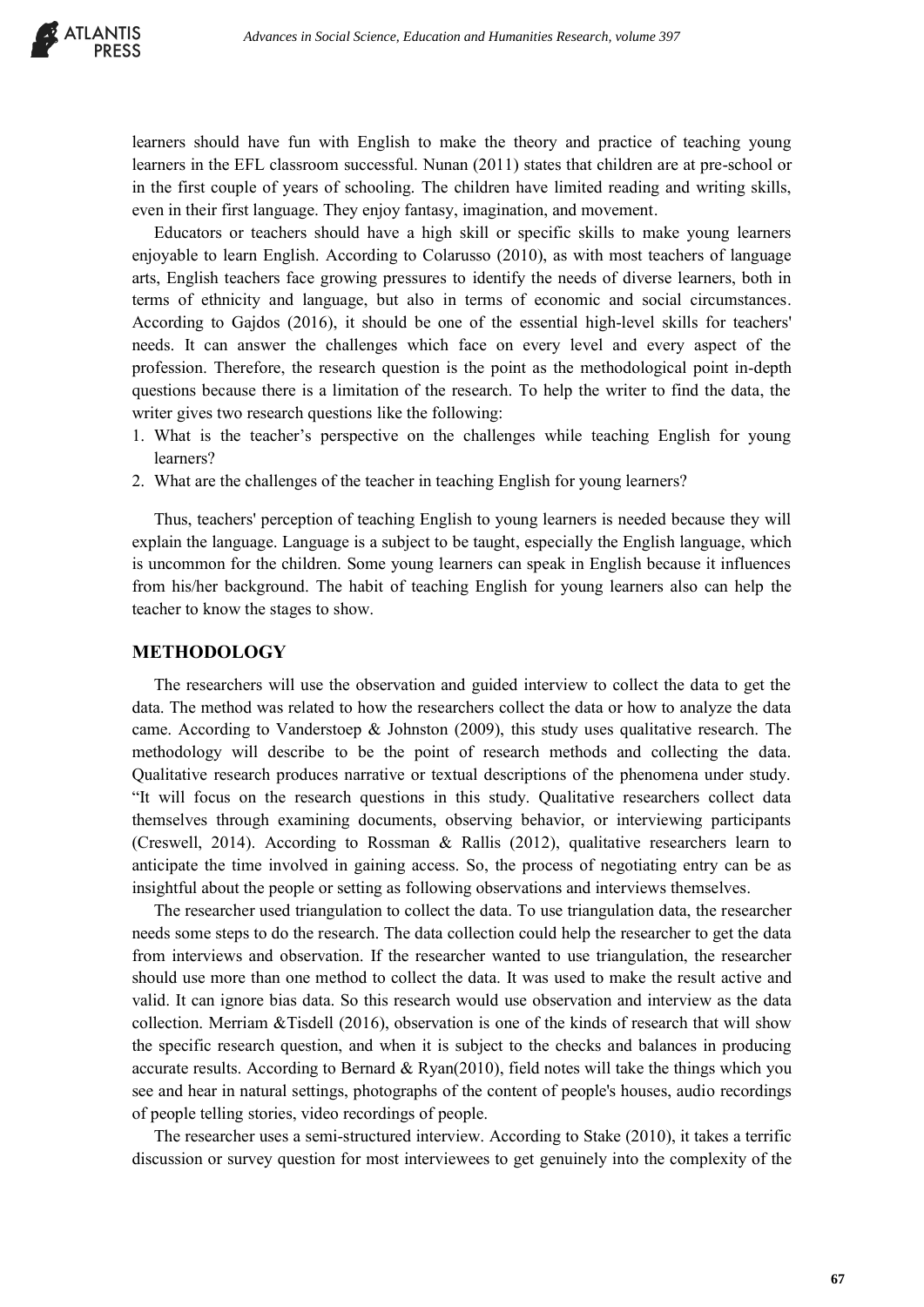

thing studied. Sometimes it helps to have exhibit questions, which we will talk about next. According to Bernard & Ryan (2010), interview guides and instructions to probe the essential when there is more than one interviewer on a project so that people will ask roughly the same questions.

Thus, the sample is needed for the writer to know the right target in research. ]The sample is from 2 English teachers. The writer will describe the English teacher's perspective. As a result, we will find the code ET1  $\&$  ET2. ET1 is the first interview (the first English teacher), and ET2 is the second interview (the second English teacher). Denzin (1970) states that the subject of this research is from two English teachers. The topic or the participants can help the researcher to find the data. The researcher uses the purposive sample. Purposive sampling considers appropriate participants who are a small group, and the characteristic studied intensively. According to Creswell (2014), purposeful sampling, this is the primary sampling strategy used in qualitative research. It means that the inquirer selects individuals and sites for study because they can purposefully inform an understanding of the research problem and the central phenomenon in the study.

The place is one of the kid's courses in Yogyakarta. It locates in Yogyakarta's course. The course focuses on 2-9 years old.

## **RESULTS AND DISCUSSION**

### *Teacher's Perspective*

The first, the teachers use a monotonous teaching method. Based on the observation, the teachers use a teacher-centered approach. The teachers are always the role or model in the learning process. The teacher will ask and require the students to follow every activity in the class. The teachers also instruct their students. Based on the situation, the teacher can use the variety approach in the class by using the student's centered approach. It can build their communication and confidence when the teacher asks them as the primary model. To deliver the materials, the teachers use some methods used in the learning process like Total Physical Response (TPR), Direct Method, and Audio-Lingual Method. The teachers can use several ways in a meeting so that it can help the teachers to give the variation activities.

The second, the teacher uses annoying media in teaching English. From the observation, the researcher found that the leading media in teaching English for kids is flashcards. The teachers will give several flashcards based on a specific topic. The teacher will drill the vocabularies to the students like "drink." The teacher will drill one vocabulary fifth times in order; then, the students will repeat the word. Based on the observation, it is better when the teacher gives several media so that the students do not feel bored. Based on the interview, the researcher finds several results like:

"But while I teach here, I never find that it is not appropriate for children in the class, it is all complete." (ET1)

"For the media, it is complete and appropriate." (ET2)

### *The Challenges of Teaching Young Learners*

In teaching English for young learners, the teachers find the challenges. The teacher must solve the problem in the class. The teacher can be creative to make the learning process fun. So, several challenges can find in the learning process.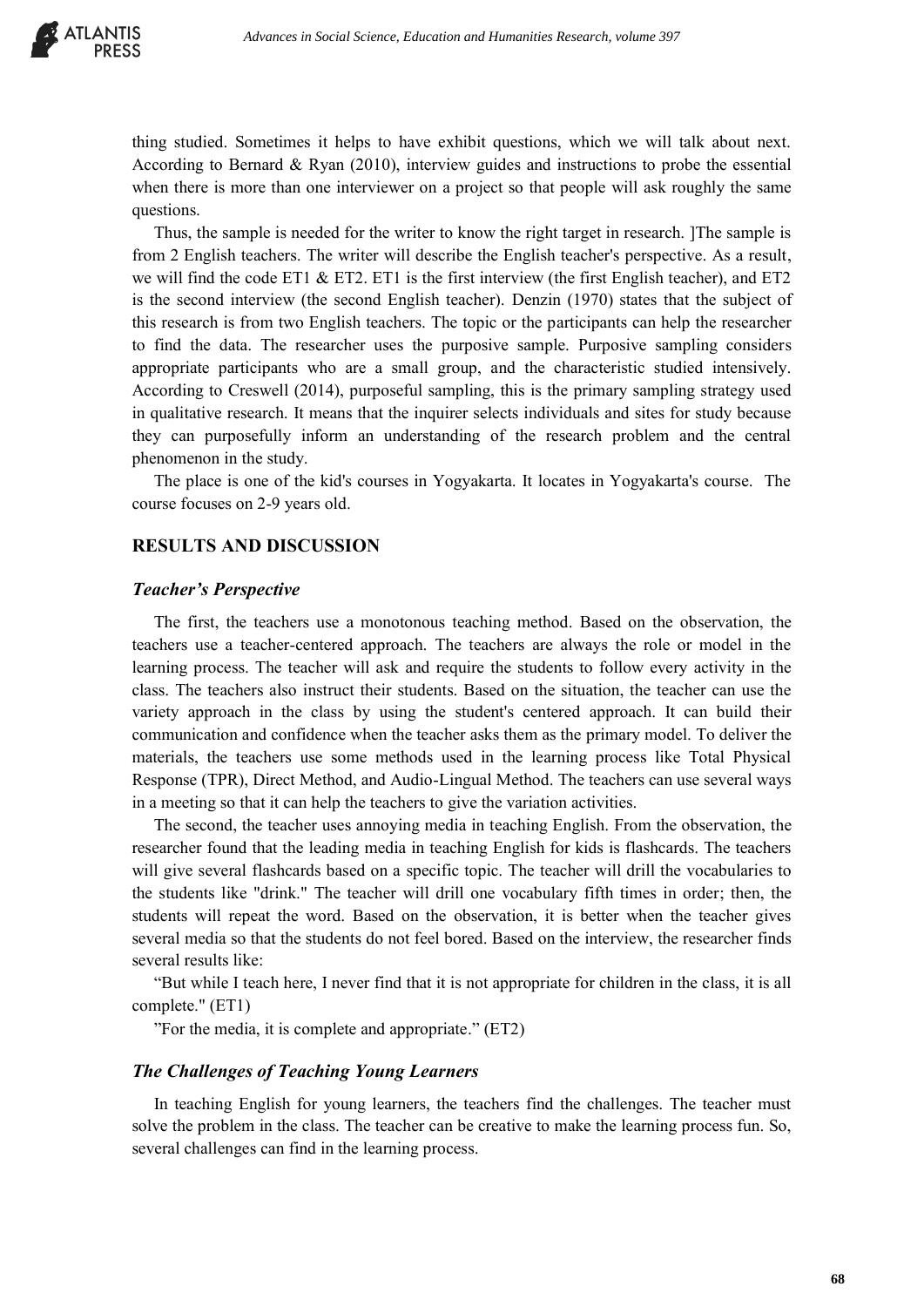

The first is the class size. Based on the observation, the type of group is a small group. It can be 1 to 8 students, but the researcher found that there are 3 to 5 students in each class. The small group in the class, it can help the teacher to be effective and easy to manage the class. However, teachers feel challenging to handle or manage the class because young learners have different characteristics. The teacher can rearrange the place to do the learning process like circle group, letter U group, sitting on the floor, and sitting on the chair. It can help the teacher to give the variant learning style. Based on the interview, it shows that:

"The challenge is when the children are noisy, and we are difficult to manage the class." (ET1)

"Sometimes, it is difficult if they are not obedient." (ET2)

The second is the different characteristics of the children. The young children have different characters in order; the teacher must pay attention to recognize the student's personalities. The different characteristics are one of the challenges for the teachers. The teachers will not focus on one student, but all of the students in the class. Based on the interview, it shows that:

"I have a student that he is so difficult to adapt to the new place. He is too shy, not confidence …, and has the kinesthetic student in the same character in the class. They are hyperactive, and it is also the challenge in the class." (ET1)

"I think it is reasonable because all the children have a different ability. I teach one topic, a student is easy to absorb the material, but the other students are not easy. It is the challenge, and I also have one shy student." (ET2)

According to the observation, the researcher found that several students have different characteristics each other like an active student, shy student, enthusiastic student, and silent student. The teacher feels challenging to handle the class, but the teacher gives the solution to handle it.

We know that the young learner, especially kids, are complicated when the stranger people want to close to them. Several students feel comfortable to socialize with others, or several students are not easy to socialize with others. According to observation, the researcher established that the teacher could close to her students. The students can work well to do their tasks. They are also active in asking vocabulary when they do not know the vocabulary. This approach can help the teacher to be close to their students.

"How the way to persuade when they got moody." (ET1)

The third is difficult language skills. According to the observation, the researcher found that the students feel difficulty in writing and reading skills. The children will learn how to spell the English alphabet. Several students use the Indonesian alphabets. The children range 4 to 6 years old feel challenging to read an English word. The researcher found that fewer students can spell or can read sentences or words, but they still use the technique to read Indonesian words or sentences. The short transcript can show below:

"As far as my experience as a teacher, I have difficulty in reading or writing skills when we want to introduce English letters to children. I found the difficult how to teach them to write in English because it affects the Indonesia way." (ET1)

"The difficult skills are reading and writing skills." (ET2)

According to the observation, the researcher found several problems in each English skill like speaking, listening, reading, and writing skills. The researcher can find the same problem.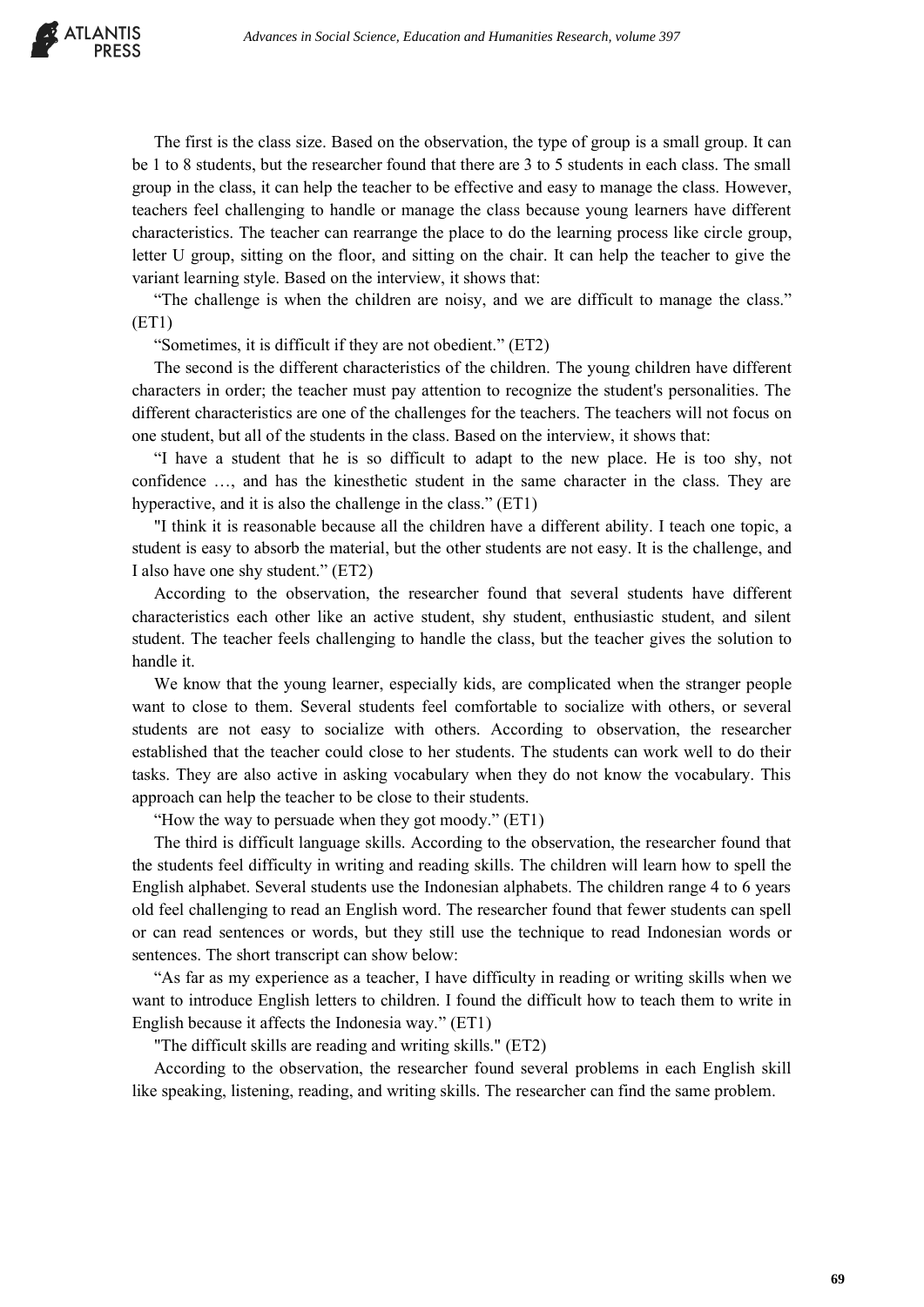

Listening skill

The students feel easy on listening skills, but the young children have limited sentences when they receive the sentences. The children think difficult to hear long or complex sentences. They still receive simple sentences or phrases. Listening skill

## • Speaking skill

The teacher can be a role model for young learners. The children will repeat, dictate, or reproduce the vocabulary from the teacher so that the teacher should give the right pronunciation for them. If the teacher does the wrong pronunciation, the children will do the mistaken pronunciation too.

• Reading skill

The researcher found that teachers feel painful when they teach reading the time. The young learners still recognize the alphabet so they can learn the alphabet (2 to 5 years old). The researcher found that there are fewer students who can read the sentences or words in English, but it influences in Indonesia language.

• Writing skill

The researcher found that the most challenging professions in English are writing skills because it is related to psychomotor skill. The young learners (2 to 3 years old) still learn how to hold a pencil or color pencil. They always do the tracing letters. The young learners (4 to 5 years old) can hold a pencil or color pencil. They are ready to write, but they still learn to read the letters first.

The teacher can determine a variety of appropriate approaches to teaching the young learner. The teacher can measure from the direct understanding of the children. The teacher can identify the children that can understand or produce the language. When the children can repeat or use the words, we know that the learning objectives achieved. Yildirim  $\&$  Dogan (2010) states that since children are growing at different rates (mentally, emotionally, and physically), the potential of each child needs to be measured individually. The youngest children should not be formally tested and graded; in an active mode, they can frequently assess as to understanding and production. Saracho (2012) states that play is a medium for different types of learning (such as achieving social competence, learning about their world, developing knowledge in various subject areas). Playing provides the optimum learning conditions when the environment and approaches focus on the children's interests and developmental levels.

The children have different characteristics of each other so that the teachers should know their personalities. The children need ways how the teacher can pay attention to them. The ways are running in the class, making noise, fighting to the other friends, and so forth. Directly, the teacher will do some activities or talk to them. Like the teachers, they should listen carefully when the children retell something. It also makes them comfortable. According to Juhana (2014) states that children like which it is related to their life. So, the teacher should think of making a unique activity for the student. Moylett (2014) states that when young children live to their own devices in a stimulating learning environment, most will learn through playing and exploring – but this is not enough. Myrtis & Philomena (2006) states that young learners tend to have short attention spans and much physical energy. Also, children are very much linked to their surroundings and are more interested in physical and tangible.

Thus, in managing the class, the teachers still feel challenging to achieve it. For example, there are six students with different characteristics; the teacher must give a solution on how to manage the class. Managing class is a tricky part of teaching English for young learners or kids. According to Nagler (2015), the most challenging aspect of teaching for many beginning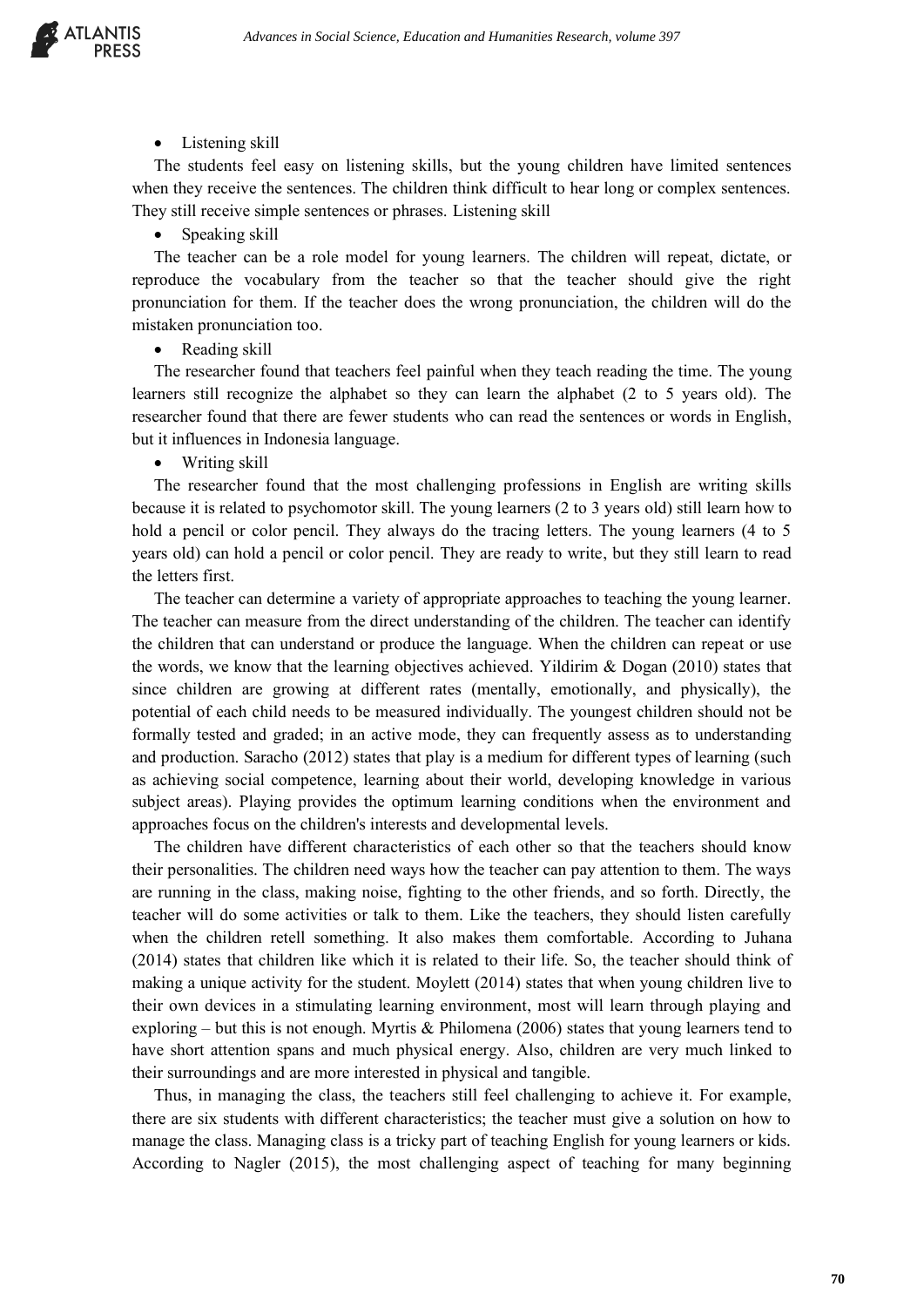teachers may be managing students' behavior. The teacher will be successful in the class when the teacher can control the class well so the materials will present well. Effective classroom management involves clear communication of behavioral and academic expectations as well as a classroom environment conducive to learning.

To teaching specific skills in English for the young learner, the teacher should determine the appropriate materials for them. The young learners are easy to understand the materials when they use concrete or real things. For example, the teacher wants to learn about vegetables. The teachers can bring concrete vegetables so they will be interested to learn. Saracho (2012) states that activities should provide some form of education to the children and need-based upon a set of guidelines that underlie educational experiences for young children. Burnard (1998) states that children with emotional and behavioral difficulties characteristically have difficulties with reading and spelling. The teaching of reading and spelling is also a behavioral management process in that choice of the right material and how to present and reward are essential factors. Gautam (2014) states that to teach English to young children effectively, the teacher should have knowledge and skills of how the language should present at a very young age. The figure can be shown bellow.



**Figure 1.** Learning Process (Reading Time)

The researcher gives the solutions because the techniques are successful in the class. The first is about drilling techniques by using varieties ways such as by using games, movies, songs, and role play. This kind of activity above can help the teacher to make a variety of ways to deliver the materials. The second is an appointment. Before the learning process starts, the teacher and the students can agree with the class. It also makes them responsible and confident from the appointments. The thirds are about other activities (art project, science project, painting picture). The students feel happy and interested when they can do the new activity. The teacher can make excellent communication with students. The young learners are easy to change their mood at the moment. So, the teacher can think of how to make them interested to learn English. The children are easy to be bored when the learning process is monotone.

## **CONCLUSIONS**

We know that English is a foreign language in Indonesia, especially for young learners. Teaching English in a foreign language becomes the challenge to teach young learners. Several problems found in the learning process. So, the parents want to make their children can speak in English that their children need more additional materials in a course.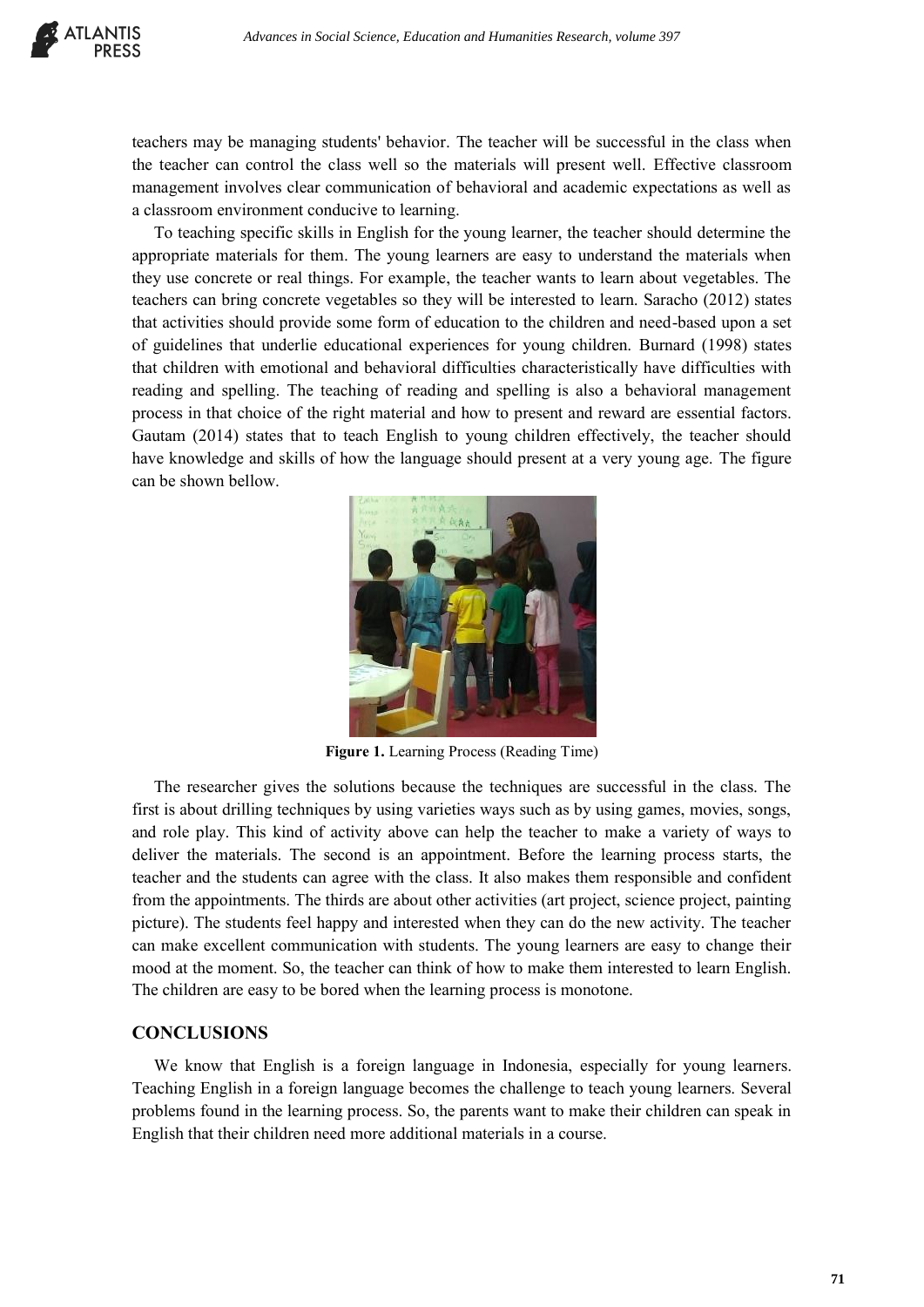The development to speak in English it can influence the environment from the children. For example, a child can speak well in English because he or she always speaks in English in a house with the parents, friends, or neighbors. To make them confident, it must build excellent communication.

To solve the challenges for the teachers, the teachers can modify the materials or do the various learning style in the class. It also cannot make the students bored. The additional learning in the class, it can make them interested to learn English. To teach English to kids or young learners is not easy for the teacher. The teachers must be creative to make something interesting for them.

In my opinion, teachers should teach them to develop their psychomotor skills and ability. Thus, the teachers can develop psychomotor skills like tracing letters, tracing objects that the students must use the crayon or color pencils. The teacher can make an art project or science project to make them interested to learn more. The teachers also can use songs and movies in English to develop their thinking from the audio or audio-visual. Thus, the teacher can combine those activities for young learners or kids. An art project can help the teacher to develop the materials too. An art project can be the media in the learning process. After the learning process, the teachers can give rewards like the star, sticker, and so on. So, the teachers should be creative in making materials fun and make them smile.

## **ACKNOWLEDGMENTS**

We wish to expresses thanks for UNS (UniversitasSebelasMaret), which has allowed us to contribute to the international conference ICLIQE 2019. We dedicate this paper to our colleagues. I have been able to honor my friends, Doni and Icuk, as the partners to make useful paper for others. I want to thank our adviser, Drs., Akmal, M.Hum., M.Sc., Ph.D. We hope our journal is helpful for Drs. Bambang Widi Pratolo, M.Hum., Pd.D. people who want to guide us to make the paper.

## **REFERENCES**

- Ansari, A. Ali (2012). The teaching of English to Arab Students: Problems and Remedies. *Educational Research*, 3(6), 519-524. Retrieved from [https://www.interesjournals.org/articles/teaching-of-english-to-arab-students](https://www.interesjournals.org/articles/teaching-of-english-to-arab-students-problems-and-remedies.pdf)[problems-and-remedies.pdf](https://www.interesjournals.org/articles/teaching-of-english-to-arab-students-problems-and-remedies.pdf)
- Bernard, H. Russell & Ryan, Gery W. (2010).Analyzing Qualitative Data Systematic Approaches. Los Angeles: SAGE.
- Burnard, Sonia. (1998). Developing Children's Behaviour in the Classroom A Practical Guide for Teachers and Students. New York: Routledge.
- Colarusso, Dana M. (2010). Teaching English in a Multicultural Society: Three Models of Reform.*Canadian Journal of Education*, 33 (2), 432‐458. Retrieved from <https://eric.ed.gov/?id=EJ895578>
- Crotty, Michael. (1998). The Foundation of Social Research MEANING AND PERSPECTIVE IN THE RESEARCH. London: SAGE Publications.
- Creswell, John W. (2014). RESEARCH DESIGN Qualitative, Quantitative, and Mixed Method Approaches (4ed.). Thousand Oaks, CA: Sage Punlication, Inc.
- Damar, EbruAtak., Gürsoy, Esim., Korkmaz, ŞuleÇelik. (2013). Teaching English to Young Learners: Through the Eyes of EFL Teacher Trainers. *ELT Research Journal*, 2(3), 95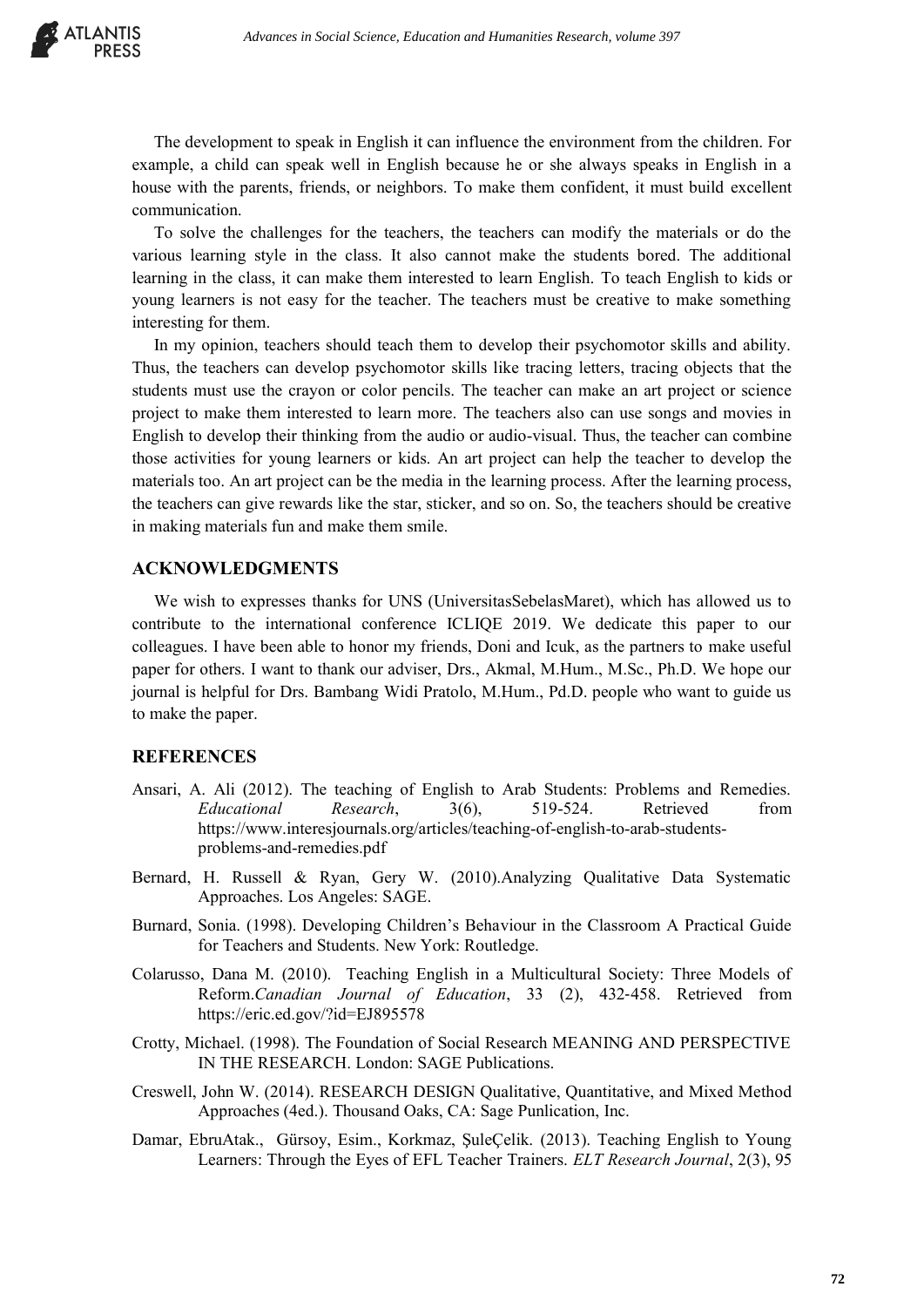

110. Retrieved from https://www.researchgate.net/publication/320908727 Teaching English to Young L earners Through the Eyes of EFL Teacher Trainers

- Denzin, Norman K. (1978). The Research Act A Theoretical Introduction to Sociological Methods. United States of America: Mcgraw-Hill Book Company.
- Elttayef, Ahmed Ibrahim & Hussein, NadhimObaid. (2017). Arab Learners' Problems in Learning English Language: A Teacher Perspective. Research Journal of Finance and Accounting, Vol. 8/23. Retrieved from [https://www.researchgate.net/publication/322301877\\_Arab\\_Learners'](https://www.researchgate.net/publication/322301877_Arab_Learners)  Problems in Learning English Language A Teacher Perspective
- Gautam, Ganga Ram. (2016). Teaching English to Young Children. *Journal of NELTA Surkhet*, 26-33. Retrieved from [https://www.researchgate.net/publication/281692528\\_Teaching\\_English\\_to\\_Young\\_C](https://www.researchgate.net/publication/281692528_Teaching_English_to_Young_Children) [hildren](https://www.researchgate.net/publication/281692528_Teaching_English_to_Young_Children)
- Gajdos, JuditOrgoványi. (2016). Teachers' Professional Development on Problem Solving Theory and Practice for Teachers and Teacher Educators. Netherlands: Sense Publishers.
- Juhana. (2014). Teaching English to Young Learners: Some Points to be Considered. *Asian Journal of Education and e-Learning*, 2, 2321 – 2454. Retrieved from <https://ajouronline.com/index.php/AJEEL/article/view/575>
- Merriam, Sharan B. & Tisdell, Elizabeth J. (2016). Qualitative Research A Guide to Design and Implementation (4 ed.). California: Jossey-Bass.
- Moylett, Helen. (2014). Characteristics of effective early learning Helping young children become learners for life. England: Open University Press.
- Nagler, Katharina Hochschule. (2015). Effective Classroom-Management & Positive Teaching. *Canadian Center of Science and Education, English Language Teaching,* Vol.9/1. Retrieved from<https://files.eric.ed.gov/fulltext/EJ1087130.pdf>
- Nunan, David. (2011). Teaching English to Young Learners. Anaheim: Anaheim University Press.
- Rossman, Gretchen B. & Rallis, Sharon F. (2012).Learning in the Field An Introduction to Qualitative Research (3ed.). Thousand Oaks, CA: Sage Punlication, Inc.
- Sapsford, Roger & Jupp, Victor. (2006). Data Collection and Analysis. London: SAGE Publications.
- Saracho, Olivia N. (2012). An Integrated Play-based Curriculum for Young Children. New York: Routledge.
- Shin, Joan Kang. (2006). Teaching English to Young Learners. *English Teaching Forum*, 44 (2). Retrieved from https://www.researchgate.net/publication/285295236 Ten helpful ideas for teaching English to young learners
- Spearman, Mindy & Eckhoof, Angela. (2012). Teaching Young Learners About Sustainability. *Childhood Education*, 88:6, 354-359. Retrieved from https://www.researchgate.net/publication/273796776 Teaching Young Learners Ab out Sustainability
- Stake, Robert. E. (2010). Qualitative Research Studying How Things Work. New York: The Guilford Press.